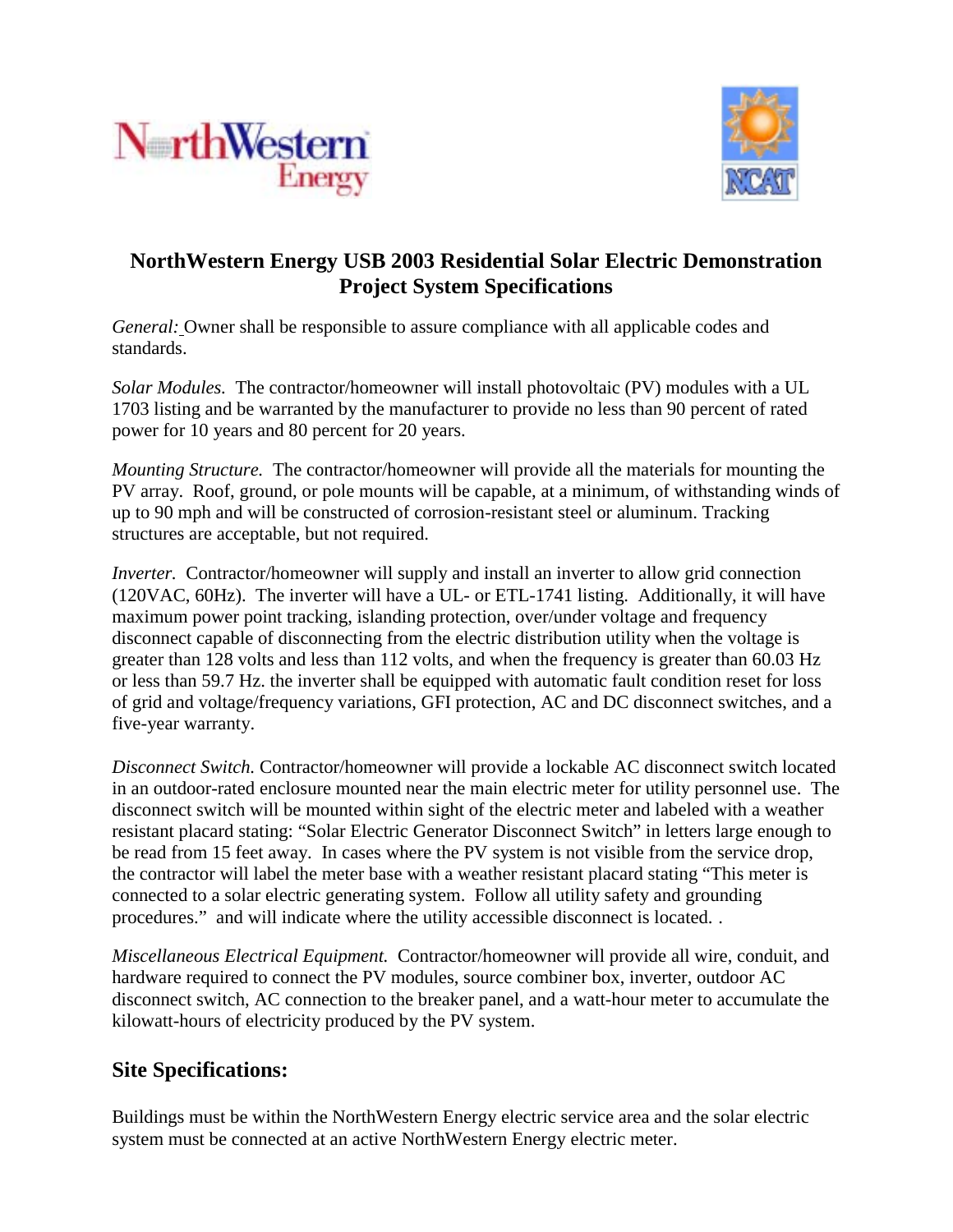In addition, the building must be occupied by the homeowners (or long-term renters) year-round. The building owner will provide, on request, the building's electric bills for the previous 18 months or allow NCAT access to the bills (for a baseline determination), The homeowner must sign and send in a net metering agreement to NorthWestern Energy (attached).

For safety reasons, single story structures will be given preference.

One of the building's roof surfaces should ideally face due south (not magnetic south) and have an area of at least 300 square feet (for a 1kilowatt system). A deviation of 25-30° east or west of south will be considered. The PV arrays must be shaded as little as possible between 9:00 a.m. and 3:00 p.m. solar time, when nearly 90 percent of the sun's energy reaches the site. In any solar energy system design shading should be avoided and solar access maximized; even partial shading on a PV array will significantly reduce the system's electrical output. At a minimum the installation site should be shade free from 10 a.m. to 2 p.m. on Dec. 21st.

Roof pitch considerations for a direct-mounted PV system*.* The preferred roof slope is 45 degrees (a 12/12 pitch), but roof slopes between 23 degrees (5/12 pitch) and 60 degrees (21/12 pitch) are considered acceptable. Although most roofs can support the added weight of a PV system, homeowners must check the condition of the rafters and determine if the roof can safely support the added dead load of the PV array/mounting rack and the temporary live load imposed by the installation crew. The PV array and mounting rack add ~3 pounds per square foot of dead load to the roof.

The south-facing roof should be near the main electrical service entrance. To minimize wiring runs, the breaker panel containing the building's main disconnect switch and the household's electrical end-use breakers will be easily accessible and relatively close to the PV array. The breaker panel will have space available for installing a 120/240V breaker for the PV system's connection to the electrical grid.

## **Requirements for Rebate (Buy-Down Incentive) payment:**

- 1. On or before April 4, 2003, the homeowner or the contractor must submit an application and a detailed description of the proposed solar electric system to NCAT. The proposed solar electric system description must describe the system components, manufacturers and the output capacity; the mounting technique and array configuration; a seasonal sun path/shading analysis; and an itemized list of the costs. Additionally, the retailer and the installer must be named. **The proposed system design is in addition to the application**.
- 2. On April 11, 2003, a random drawing of qualified systems will be done. All applicants will be notified of their acceptance into the rebate program or not. If the site is chosen for the program, NCAT will inform the homeowner and will send forms to be signed and returned to NCAT to formally participate in the program. If the site is not chosen for the program, NCAT will inform the homeowner and unless told otherwise, will retain the application and system design package for possible participation in the future.
- 3. The homeowner or the installation contractor must contact NCAT stating that the system is installed according to NCAT's specifications and is ready for NCAT's inspection. This